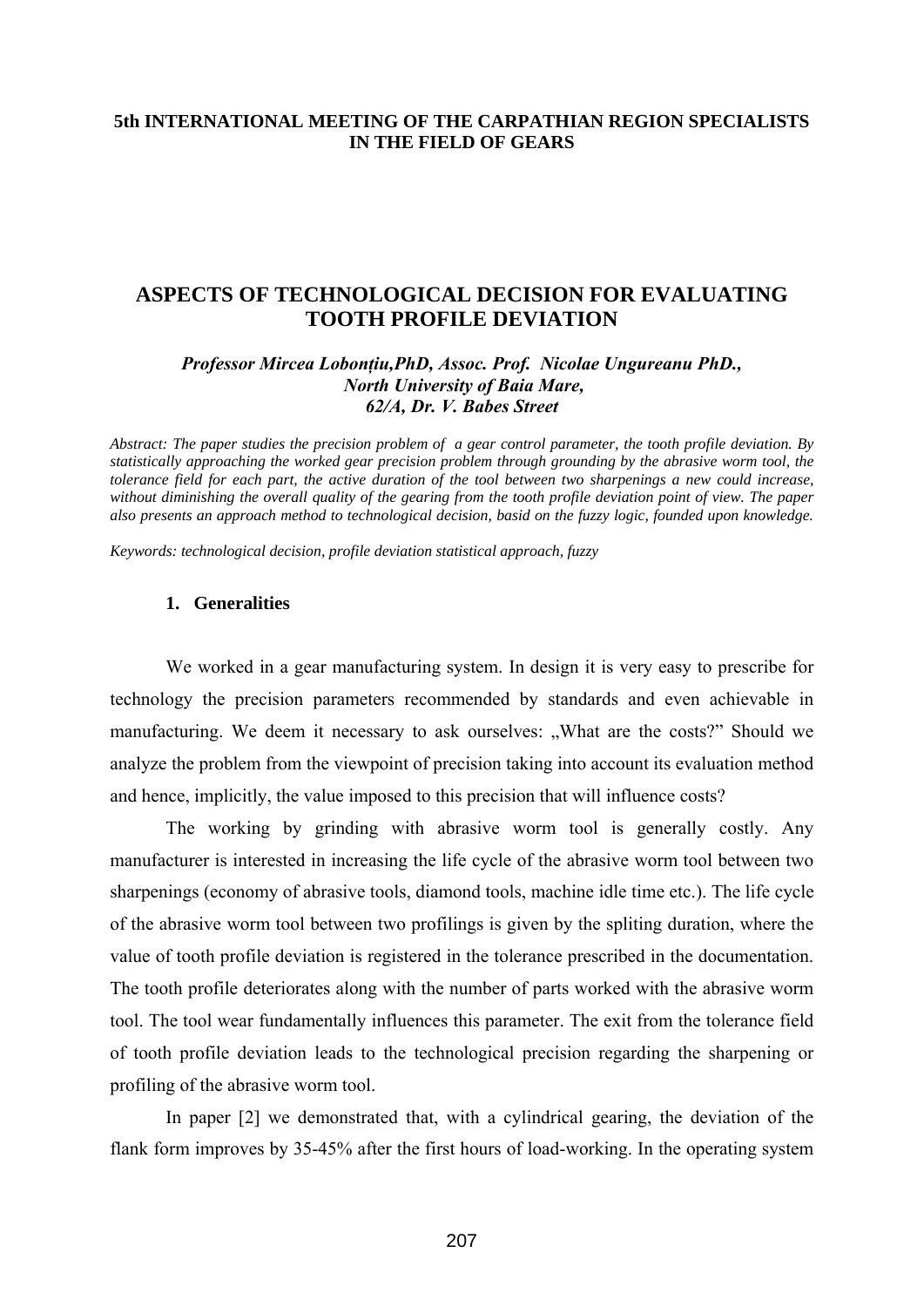the real kinematic conditions of rolling of involute flanks are created, the wear of running in occurs, an involute profile improvement of the tooth following.

#### **2. Statistical Criterial Approach**

A cylindrical gearing, up to the precision stage 8 according to the smooth operation criterion has the tolerance of tooth profile deviation imposed [4]. With ground gears of small and medium dimensions and modules, this tolerance is of micronic level.

We consider:  $f_{fr1}$ ,  $f_{fr2}$  - deviation of gear 1 and 2 profiles;

 $f_{f1}$ ,  $f_{f2}$  - tolerance of gear tooth profile deviation of gears 1 and 2.

 Following the manufacturing process, the two gears will be individually characterized by the deviation of tooth profile *ffr1* and *ffr2*. This means that the gearing will be characterized by a sum of the two profiles' deviation, which we propose to symbolize by  $f_{frA}$ .

$$
f_{f1} \le f_{f1}; \quad f_{f2} \le f_{f2}; \tag{1}
$$

 Normally, this sum will characterize the gearing from the viewpoint of teeth profile deviation. Actually, this is a result and not a specific constraint to be taken into account in design. For a gearing to be precise, corresponding to a precision stage (stage 8 maximum on the smooth operation criterion), the individual deviations of gears will have to fit into the tolerance of tooth profile deviation.

$$
f_{fA} = f_{f1} + f_{f2};
$$
 (2)

 In the extreme case, the deviation is the value of tooth profile deviation tolerance itself. In this case, the gearing will be characterized by a theoretical tolerance equal to the sum of profile deviation tolerances of the two gears that make up the gearing.

The grinding process by abrasive worm tool is a process of normal running, stable, with only systematic errors, caused by tool wear, between its two sharpenings. The form deviation of gear flanks ground by abrasive worm tool will be distributed in the adjustment value (which is the minimal value, and at its extreme it can be 0) and the value of tooth profile deviation tolerance, according to the Gauss-Laplace law of normal distribution. The system of statistical control applied in practice at gear grinding by abrasive worm tool at ANGRED S.A. has proved this distribution at the substantiation of checking on statistical bases, and at the analysis of technological system stability. The paring of ground gears 1 and 2 from a production batch, and implicitly the value of the deviation sum of the two gears' profiles will be distributed according to the same law of normal distribution.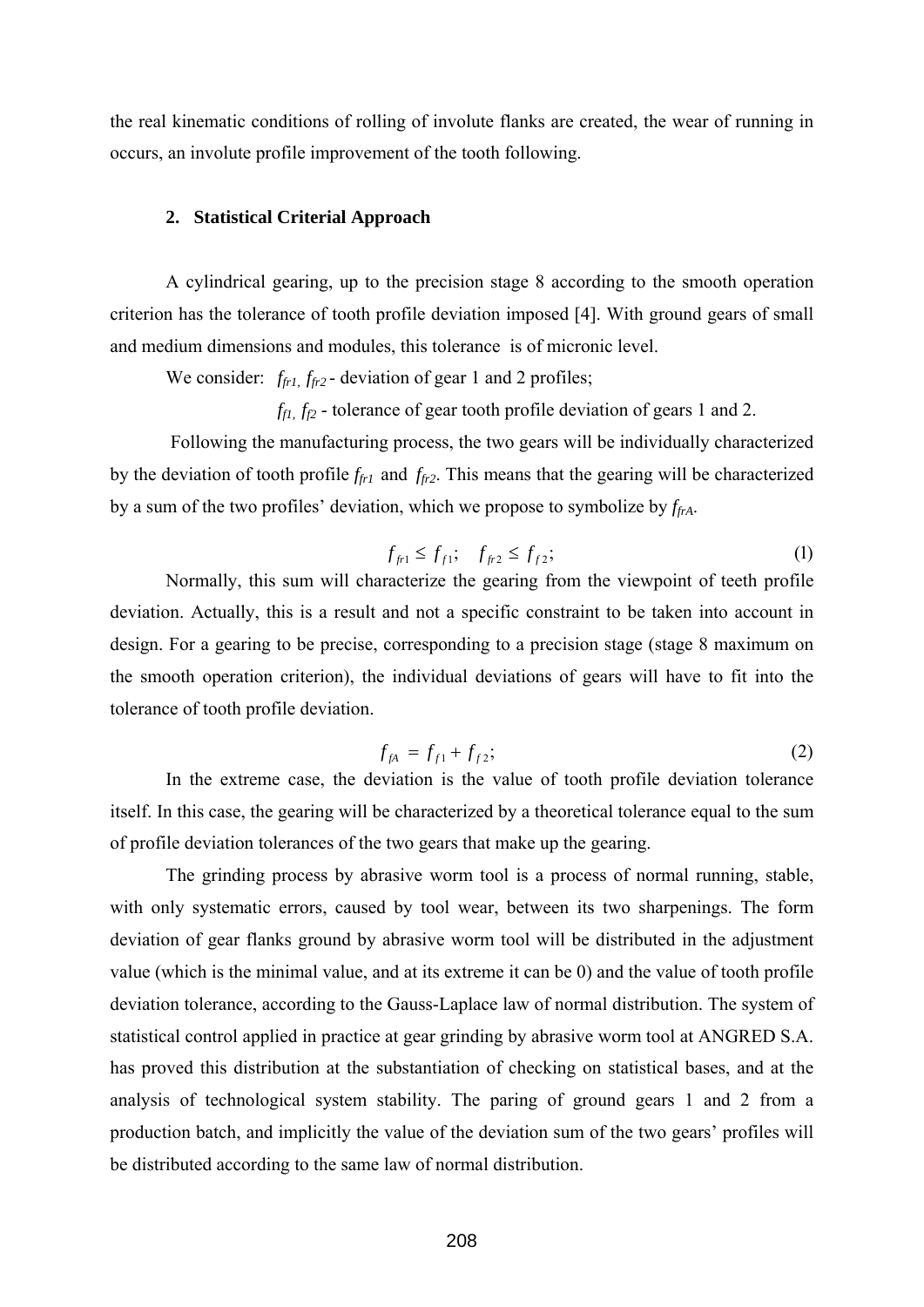When determining the deviation of the square average of the deviation sum for the two profiles of gearing  $\sigma_{\text{frA}}$ , we have to take into account the fact that the assembling of the gears in the series and mass production systems is a compound accidental event, while the tooth profile deviation at each gear is an independent accidental event, determining the compound one.

### We mark:

- <sup>σ</sup>*ffr1* şi σ*ffr2 -* the average square deviation of gear tooth deviation 1, respectively 2;
- $\sigma_{\text{frA}}$  the average square deviation of the sum of the gearing's two profiles;
- $-w_1, w_2$  the spreading interval of gear tooth profile deviation 1, respectively of gear 2, which has value  $f_{f1}$  at limit, respectively  $f_{f2}$ , under conditions of smooth operation of the technological process of grinding;
- $-w_{\text{frA}}$  the spreading interval of the deviation sum of gearing's two profiles. In this context [1]:

$$
w_{A} = 6\sigma_{\text{frA}}; \quad w_{1} = 6\sigma_{\text{fr1}}; \quad w_{2} = 6\sigma_{\text{fr2}}; \tag{3}
$$

According to [1], at the study of working errors by statistical methods, the square average deviation of a sum of accidental independent values is equal to the square root of the sum squares of square average deviations for the given accidental values.

$$
\sigma_{\hat{f}^t A} = \sqrt{\sigma_{\hat{f}^t P}^2 + \sigma_{\hat{f}^t P}^2} \quad ; \tag{4}
$$

$$
6\sigma_{f_{rA}} = \sqrt{(6\sigma_{f_{r1}})^2 + (6\sigma_{f_{r1}})^2};
$$
\n(5)

$$
6\sigma_{f} = f_{f1}; \qquad 6\sigma_{f} = f_{f2}; \qquad (6)
$$

$$
w_A = \sqrt{(f_{f1})^2 + (f_{f2})^2} \quad ; \quad but : w_A = f_{fA \, pr.}; \tag{7}
$$

$$
f_{fA\ pr.} = \sqrt{(f_{f1})^2 + (f_{f2})^2};
$$
\n(8)

Rezults:

This *f<sub>fA pr</sub>* is the probable or practical tolerance of the two profiles' deviation sum. Comparing the probable (practical) tolerance of the deviation sum of the two profiles, with the theoretical tolerance of the sum of the two profiles deviation, we observe the following:

The facts demonstrated analytically above can be graphically represented in figure 1. The difference between the size of curve *c* surface compared to *a* and *b* is caused by the fact

$$
f_{fApr.} = \sqrt{(f_{f1})^2 + (f_{f2})^2} < f_{fA} = f_{f1} + f_{f2};\tag{9}
$$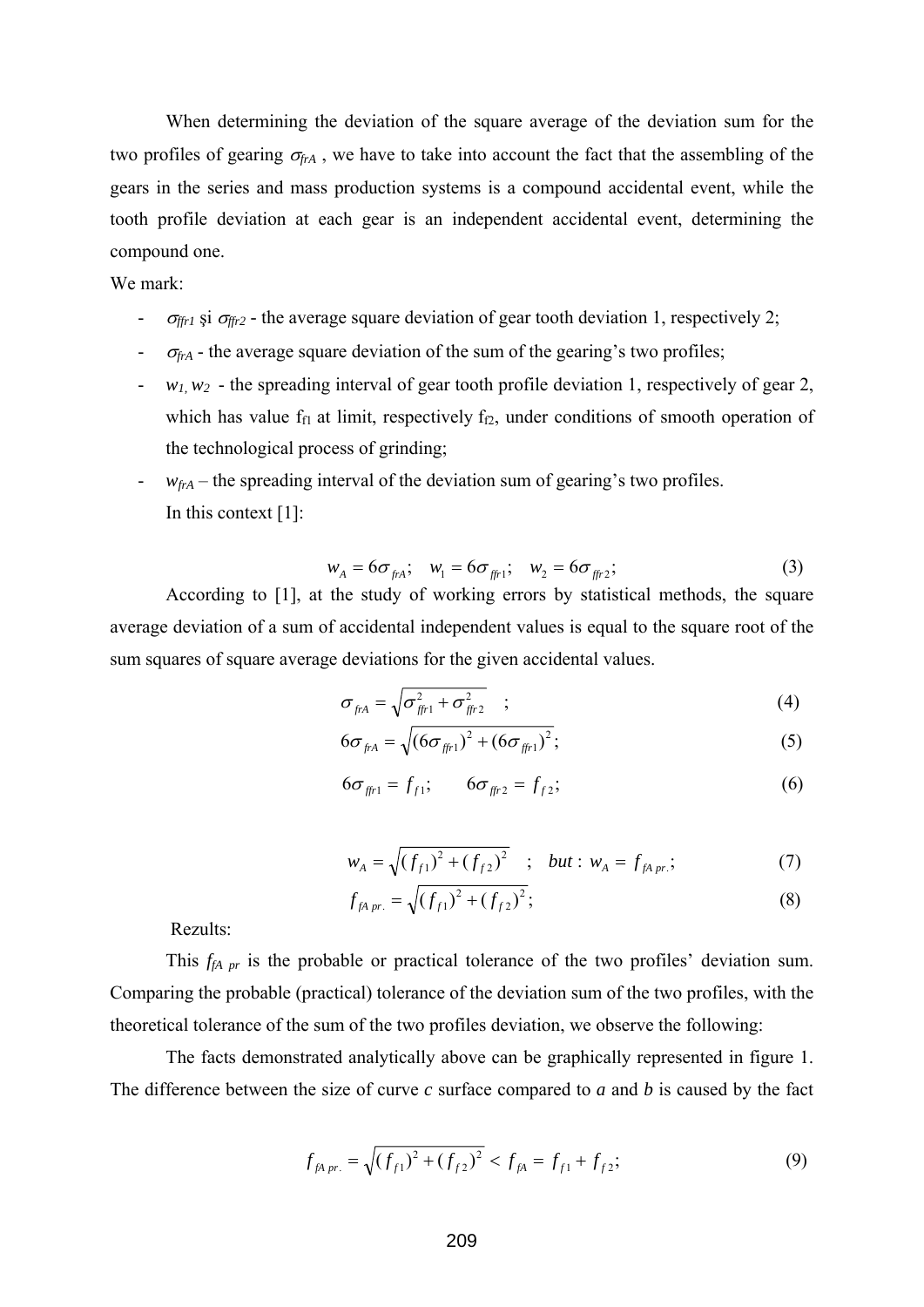

Fig. 1. Distribution of the tooth profile deviation (a.- gear 1; b.- gear 2; c.-gear pair.)

that the size of the first surface is determined by the total possible number of pairings between gears 1 and 2, whereas the other two are determined by the actual number of manufactured gears 1 and 2.

 As a normal and immediate consequence, the deviation limits of the profile deviation sum for the two gears will not be  $0$  and  $f_{f1} + f_{f2}$ , but:

$$
f_{fA\min.} = 0 + \frac{f_{fA} - f_{fA\,pr.}}{2} = \frac{f_{fA} - f_{fA\,pr.}}{2};
$$
\n(10)

$$
f_{fA\min.} = f_{fA} - \frac{f_{fA} - f_{fA\,pr.}}{2} = \frac{f_{fA} + f_{fA\,pr.}}{2};
$$
\n(11)

Example: We consider a gearing with gears 1 and 2, with the following main parameters: *m*=3; *z*<sub>1</sub>=22; *z*<sub>2</sub>=53; *f*<sub>f1</sub>=11μm; *f*<sub>f2</sub>=13μm.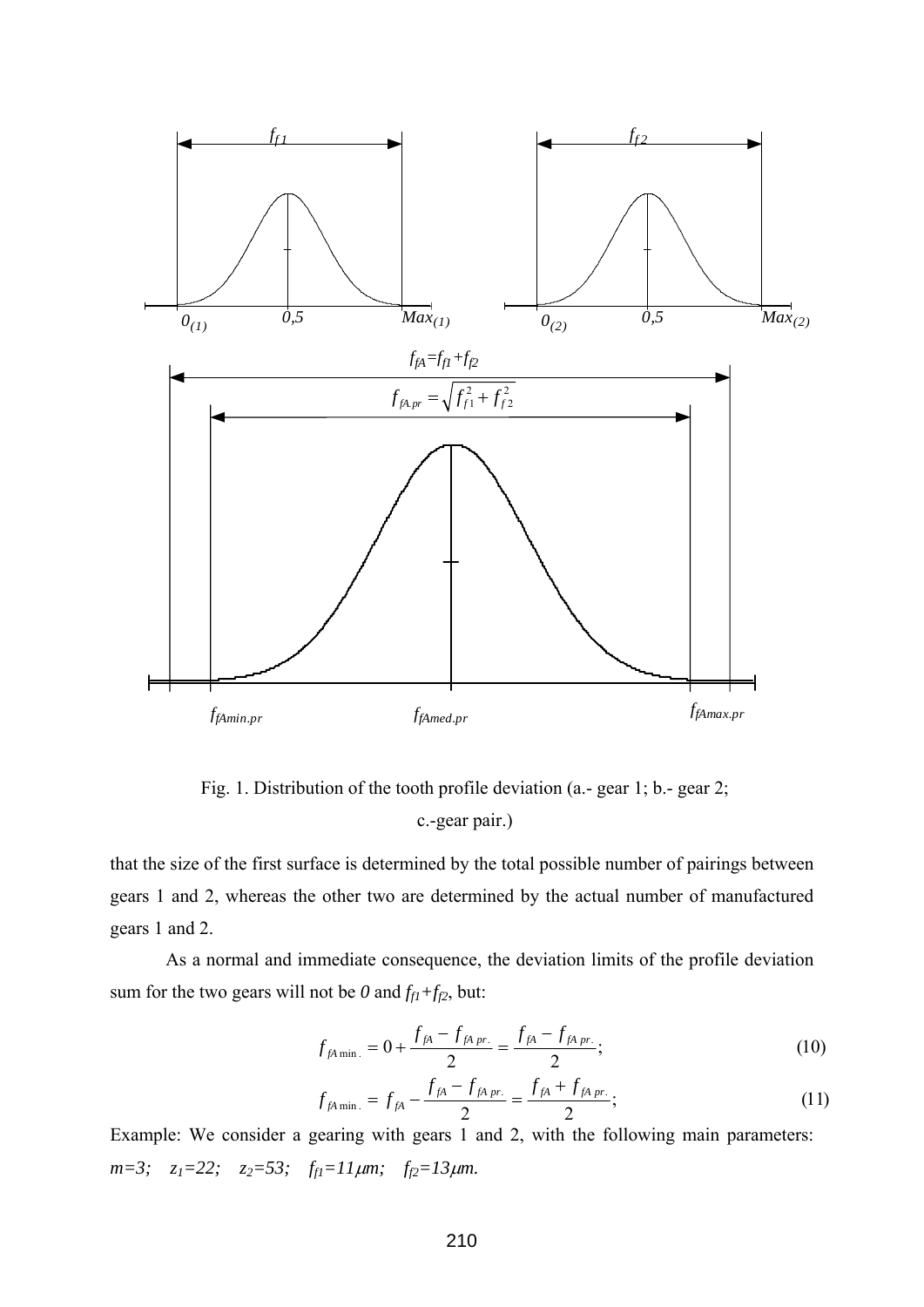$$
f_{fA} = f_{f1} + f_{f2} = 11 + 13 = 24 \mu m.
$$

 That means that during design, indirectly, a sum of deviations of the gearing's two profiles in the maximum value of 24μm has been envisaged. The practical tolerance of the deviation sum of the two profiles in the stable system of grinding by abrasive worm tool, will be:

Thus the dispersion of the two profiles' deviation sum will be in the domain of  $3.5\div20.5$  μm. Further on, we try to approach the problem oppositely.

$$
f_{fA\ pr.} = \sqrt{f_{f1}^2 + f_{f2}^2} = \sqrt{11^2 + 13^2} \approx 17 \,\mu m;
$$
  
\n
$$
f_{fA\ pr.} < f_{fA};
$$
  
\n
$$
f_{fA\ min.} = \frac{f_{fA} - f_{fA\ pr}}{2} = \frac{24 - 17}{2} = 3.5 \,\mu m;
$$
  
\n
$$
f_{fA\ max.} = \frac{f_{fA} + f_{fA\ pr}}{2} = \frac{24 + 17}{2} = 20.5 \,\mu m.
$$

From the design stage, a tolerance of the two gears' profile deviation sum of 24μm is given (not otherwise than as sum of the two gears' profile flank deviation tolerances). The two gears are grounded by the method of working by the abrasive worm tool (Reishauer), a method of technological stability between two sharpenings, the systematic errors being caused by tool wear, and the deviations of profile form will occur according to a Gauss-Laplace distribution. The problem stands in determining the value of admitted individual tolerances for each gear, so that we can achieve a dispersion of the sum for the two gears' profile deviation within the limits of 24 μm:

$$
f_{fApr.} = \sqrt{f_{f1}^2 + f_{f2}^2};
$$
  
\n
$$
24 = \sqrt{f_{f1}^2 + f_{f2}^2};
$$
  
\nwe are considering :  $f_{f1} = f_{f2} - 2;$   
\n
$$
24 = \sqrt{f_{f1}^2 + (f_{f2} - 2)^2};
$$
 
$$
24 = \sqrt{2}(f_{f2} - 1)
$$
  
\n
$$
f_{f2} = 18 \mu m; \quad f_{f1} = 16 \mu m.
$$

Hence we can conclude that in a techonological system of grinding by abrasive worm tool, where the system has a normal evolution between two resharpening, and where only systematic errors occur, based upon a statistical approach of tooth profile precission issue, we can extend the tolerance field at the flank form deviation for each gear, according to the method mentioned above. This decision will lead to a substantial increase in the number of parts worked between two sharpenings of the abrasive worm tool, and implicitly to the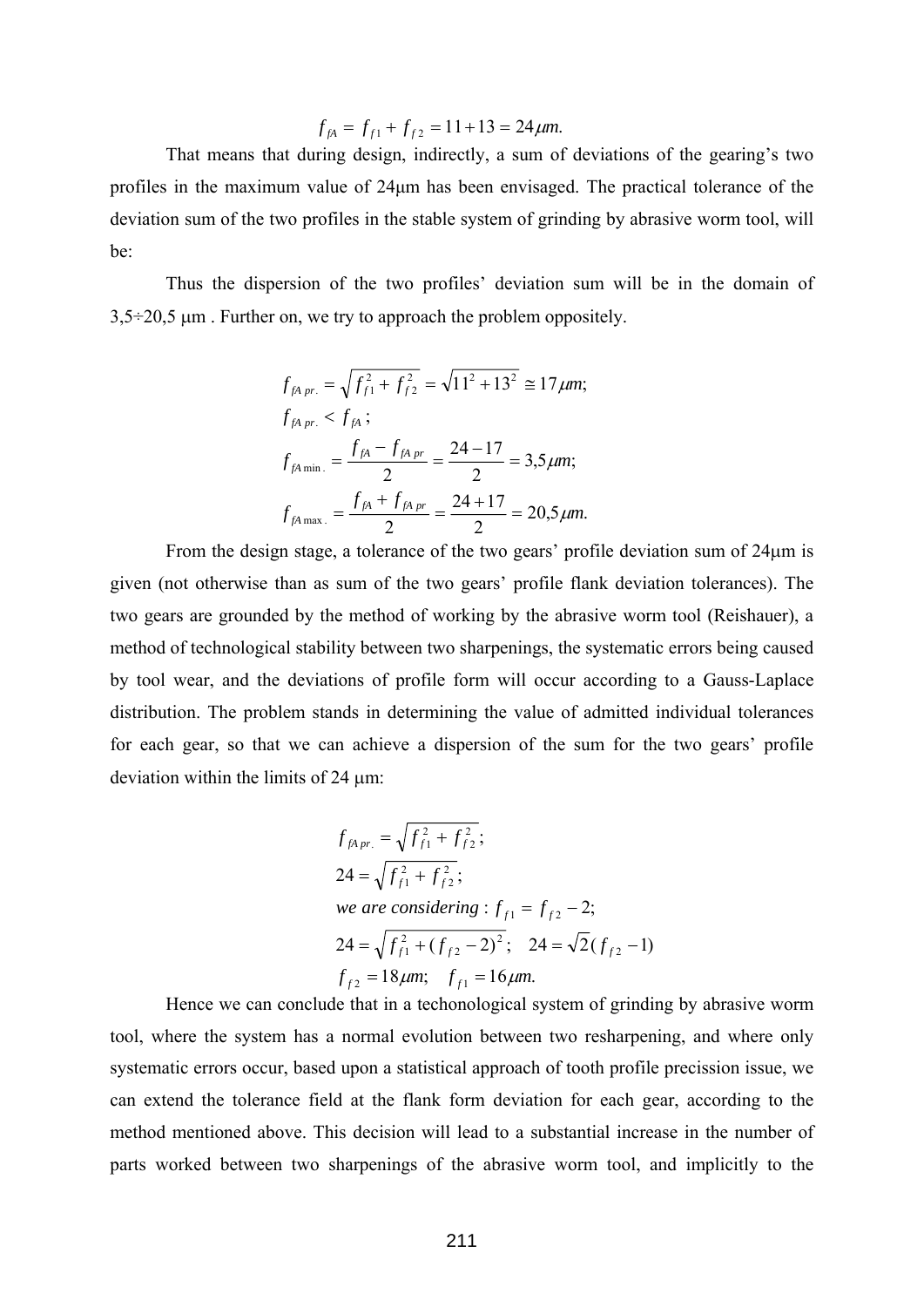reduction of manufacturing costs. It is however necessary to ensure a compatibility of the type and quality of the abrasive disk to the material and thermal treatment of the gear.

### **3. Approaching precision issues by knowledge and fuzzy logic criteria**

Within the context where we demonstrated that the deviation of the flank form improves by 35-45%, after the first hours of operation, we can approach the decision of meeting quality conditions on the basis of fuzzy logic.

In the theory of classical arrays [3], the characteristic function of an array A in the universal array U is defined by:

$$
\chi_A(x) = \begin{cases} 1, & x \in A \\ 0, & x \notin A \end{cases} ; \tag{12}
$$

This characteristic function has two possible values to model the idea that *"statement x belongs to A"* is either true or false for each element in U (reference to array A is done as in case of an exact array).

A simple extension of this concept is the so-called function of appartenence  $\mu_A$ , of

$$
0 \le \mu_A(x) \le 1 \quad \text{for any } x \in A,\tag{13}
$$

vague array A, which models the idea that statement *x belongs to A*, which is not only true or false by all means (uniquely true or false). On the contrary, it can be a gradual idea between true and false [3].

where  $\mu_A$  represents the degree of truth, subjective (or rational) attributed by human arbitration (quality evaluator).



Fig. 2. Characteristic function

 The deviation at the flank form within the tolerance limits of *ff*=13 μm is exact, accurate, according to a characteristic function presented in fig. 2. This is the context in which the quality evolution system operates today.

In paper [2], we

experimentally demonstrated that an improvement of tooth profile deviation after the first hours of operation occurs. We also admit into the assembling flow gears with a profile form deviation higher than 35-45% recommended according to tolerance standards, for the smooth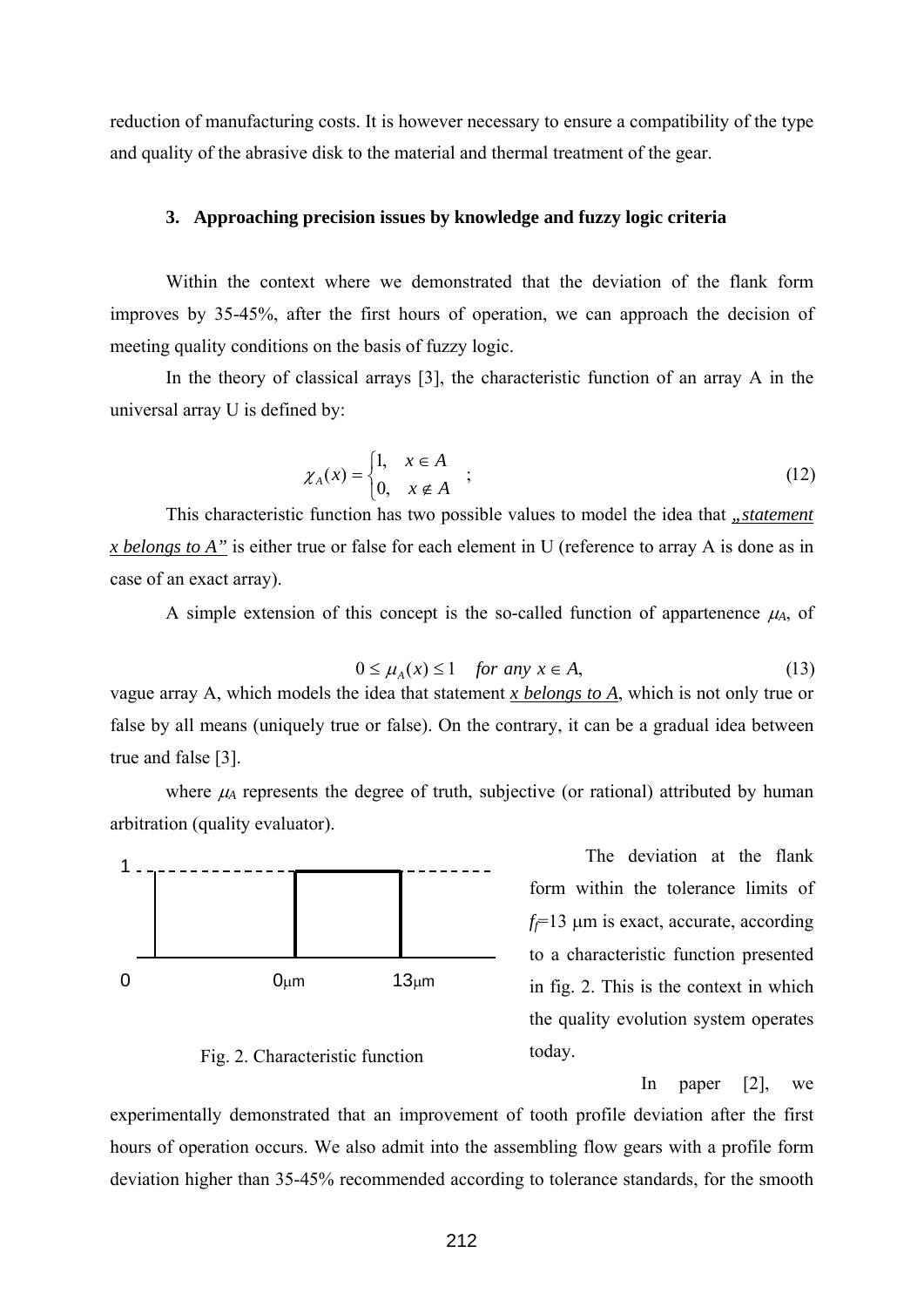operation condition. It would mean that we can consider all the gears with a tooth profile form deviation up to  $13x1,35=17,5 \mu m$ .



Fig. 3 Membership function

From a technical point of view, there is an imprecision area, admissible by arbitration, based on the kinematic reconfiguring of the flank form after running in. The form of the membership function can also depend on the aspects related to the deviation sense of the flank form (thinning at the tooth edge with thickening at the basis, or thickening at the tooth edge and thinning at the basis, and the appartenence function will also be symmetrical (fig. 3 a and b). In this context, if ten evaluators evaluate the

parts in a batch, supposing that a number of 8 evaluators are aware of the problem of flank form improvement, and only 8 state that the part meets the gearing function specific to stage/degree 7 for the criterion of smooth operation, we can state that the appartenence function takes into account the feeling (here, rationing based on knowledge) apparently subjective (apart from the prescriptions of quality evaluation that confirm conformity with documentation) of this group of evaluators. Generally, it is not easy to accept defining a concept on the basis of subjective considerations, or apparently subjective ones, but on the basis of knowledge. There are proposals to introduce more objective and frequent definitions of the truth value. Thus, the truth value for

 $\mu_A(x)$  is sometimes understood as the ratio of a sufficient number of evaluators that agree with the statement of  $x \in A$ ). For the case above:

$$
\mu_A(x) = 0.8:
$$
\n<sup>(14)</sup>

In the example provided, the truth value of the statement: "The gear flank form" deviation ensures the operation of the gearing in the precision stage 7" is presumed to be a viable value of the corresponding fraction of population. Within the number of evaluators, each evaluator has only two possible answers: "The deviation of the gear flank form ensures" the operation of the gearing in stage 7 of precision", and" The deviation of the gear flank form